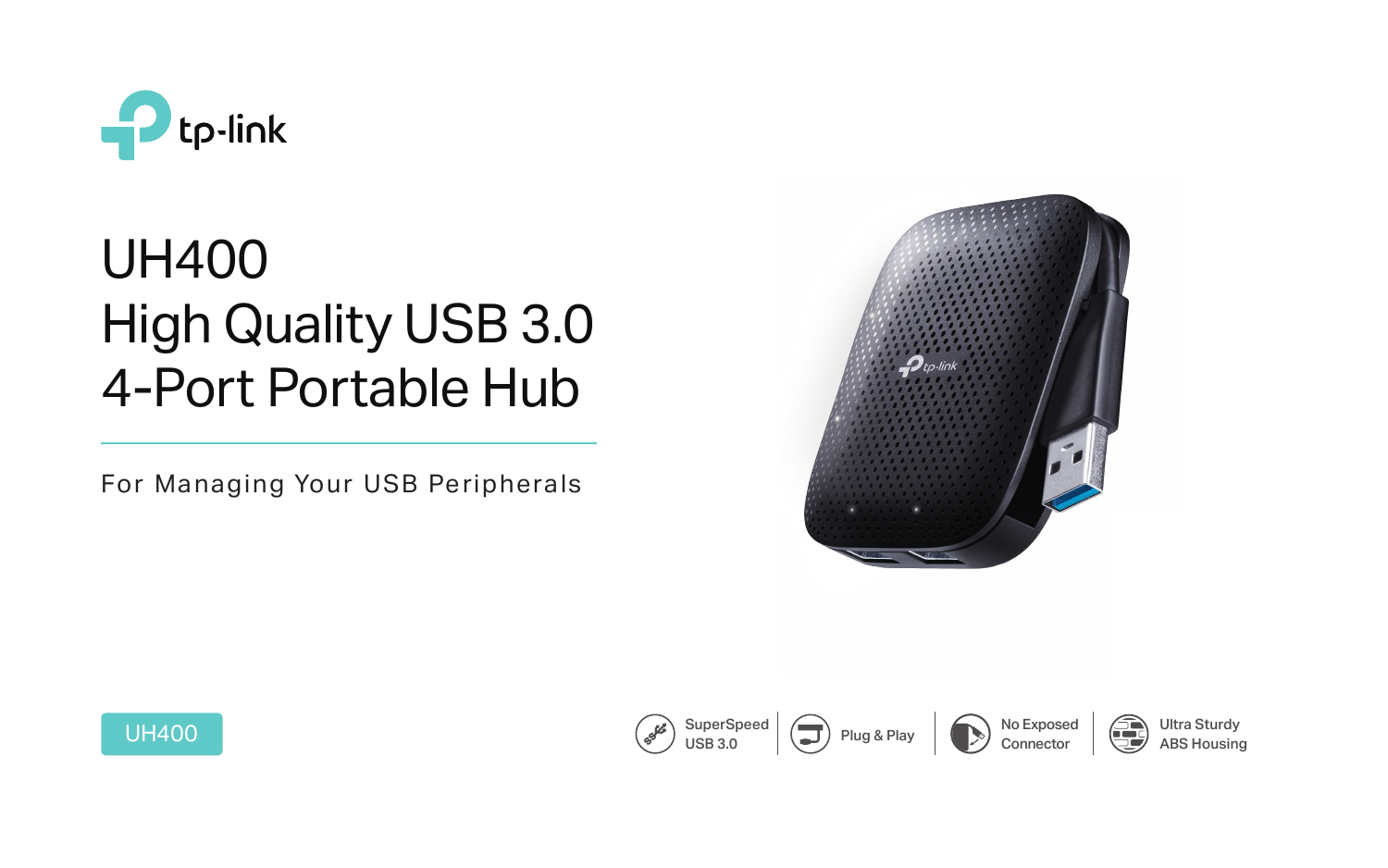

## **Highlights**

#### Connect up to 4 devices at a time

UH400 is perfect for anyone who has a computer with only one or two USB ports, and wants easier access to additional ports without having to switch between devices. UH400 gives users the freedom to connect up to 4 devices at a time.

### Transfer speeds of up to 5Gbps

The 4 USB 3.0 ports support transfer speed of up to 5Gbps, 10 times faster than USB 2.0.It is also backward compatible with USB 2.0/1.1. The rapid transfer speeds of this device grants users full access to a highly functional data sharing highway.

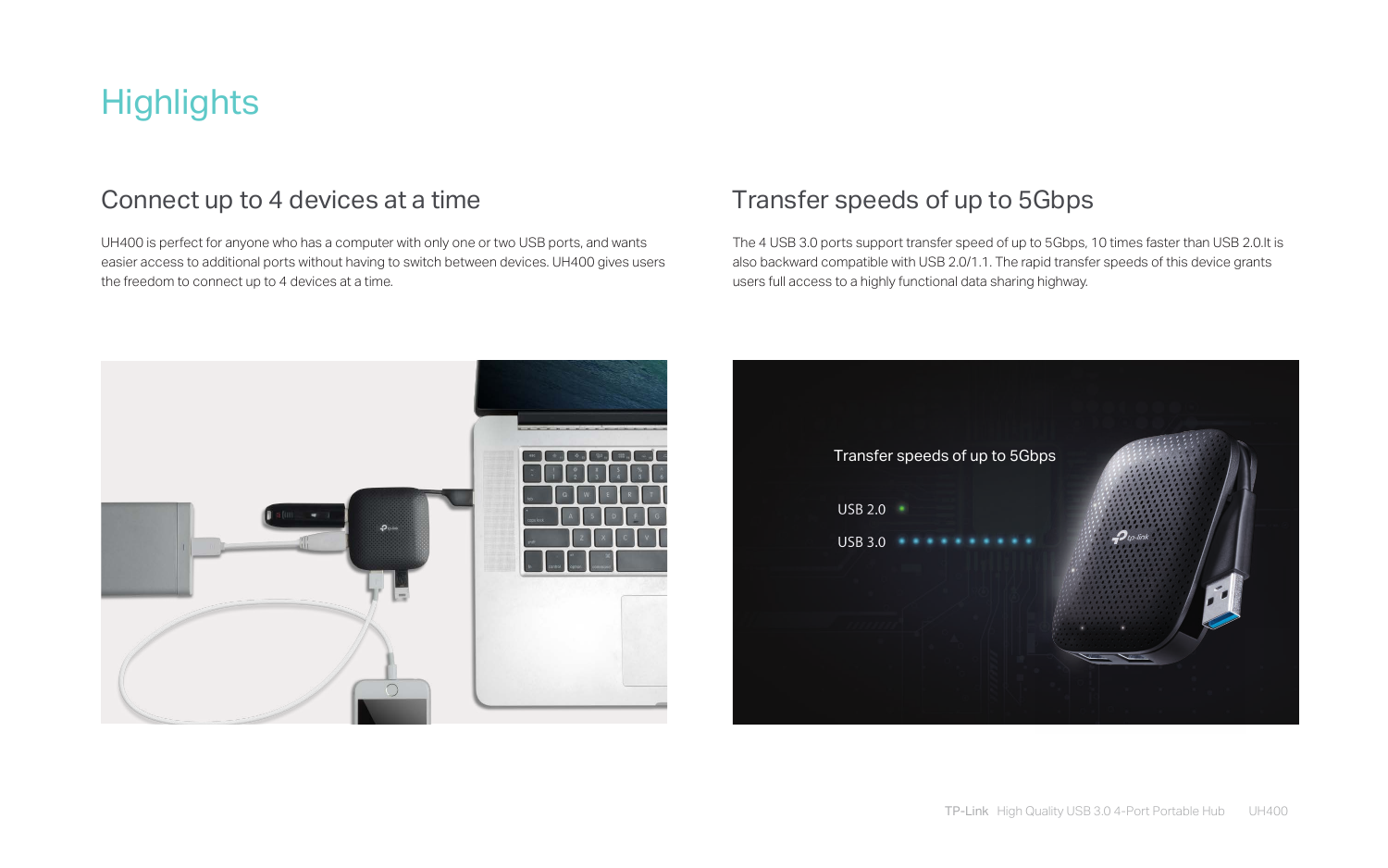#### Ultra compact design

A highly portable device that comes in a compact, lightweight design. A nicely built compact sized makes it easier to store in your laptop pouch.

#### Built-in USB connector cable

A foldable cord design enables a more convenient way for storage or travelling.



#### No driver required

UH400 supports Plug and Play feature for devices running Windows 10/ 8.1 / 8 / 7 / Vista / XP or macOS and Linux systems.

### **Features**